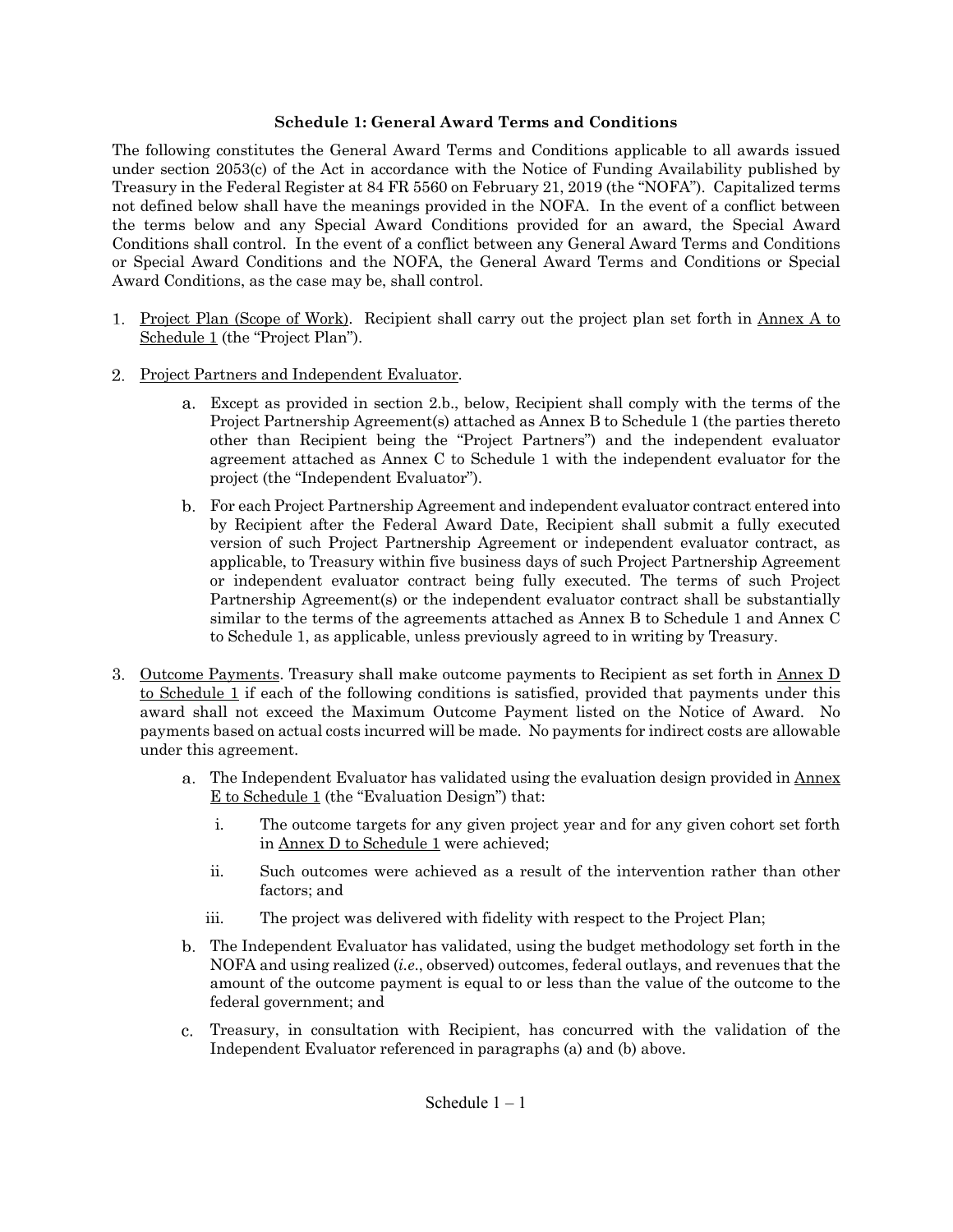- 4. Prior Approvals.
	- Recipient shall obtain the express written approval of Treasury prior to making any changes to the following:
		- i. The Project Plan;
		- ii. The Evaluation Design;
		- iii. The Project Partners or the terms of the Partnership Agreement(s), including the source of financing;
		- iv. The Independent Evaluator (including principal staff) or the terms of the Independent Evaluator Agreement; or
		- v. The Period of Performance.
	- Recipient shall obtain the express written approval from Treasury prior to transferring or  $\mathbf{b}$ . contracting out any work under this award other than the acquisition of supplies, material, equipment or general support services, unless described in the application and approved in this award.
		- Recipient may not transfer, pledge, mortgage, or otherwise assign this award, or any interest therein, or any claim arising thereunder, to any party without the express written approval of Treasury.
		- Treasury may grant any such approval in its sole discretion. For the avoidance of doubt, any changes in law or government policy, changes in general economic conditions, natural disasters, the nonperformance by the Independent Evaluator or the Project Partners or other changes that affect the ability of Recipient to meet the specified outcomes shall not impose any requirement on Treasury to approve any changes requested by Recipient.
		- No change to the outcome targets or amount of outcome payments provided in Annex D to Schedule 1 shall be permitted.
- 5. Subawards. Recipient is not permitted to make subawards under this award.
- Cost Sharing. Cost sharing or matching funds, as defined in the Uniform Guidance, are not applicable to this award. The financial contributions from any investors for project implementation are not characterized as cost sharing or matching funds.
- 7. Compliance with Applicable Law.
	- Recipient, in carrying out the scope of work and in all other matters relating to this award, must comply with the requirements of the Act, all applicable federal statutes, regulations, executive orders, and with all applicable requirements for state and local laws and ordinances to the extent that such requirements do not conflict with federal law and regulations and shall provide for such compliance in any agreements it enters into with other parties relating to this award. Such applicable federal regulations include, without limitation, the following:
		- i. Uniform Administrative Requirements, Cost Principles, and Audit Requirements for Federal Awards, 2 C.F.R. Part 200, Subparts A through F, provided that:
			- 1. The requirements of 2 C.F.R. § 200.307 regarding program income shall not apply to this award. Program income shall not reduce the amount of the award or be added to the award.
			- 2. Pursuant to 2 C.F.R. § 200.401(a)(5), the cost principles set forth in 2 C.F.R. subpart E shall not apply to this award.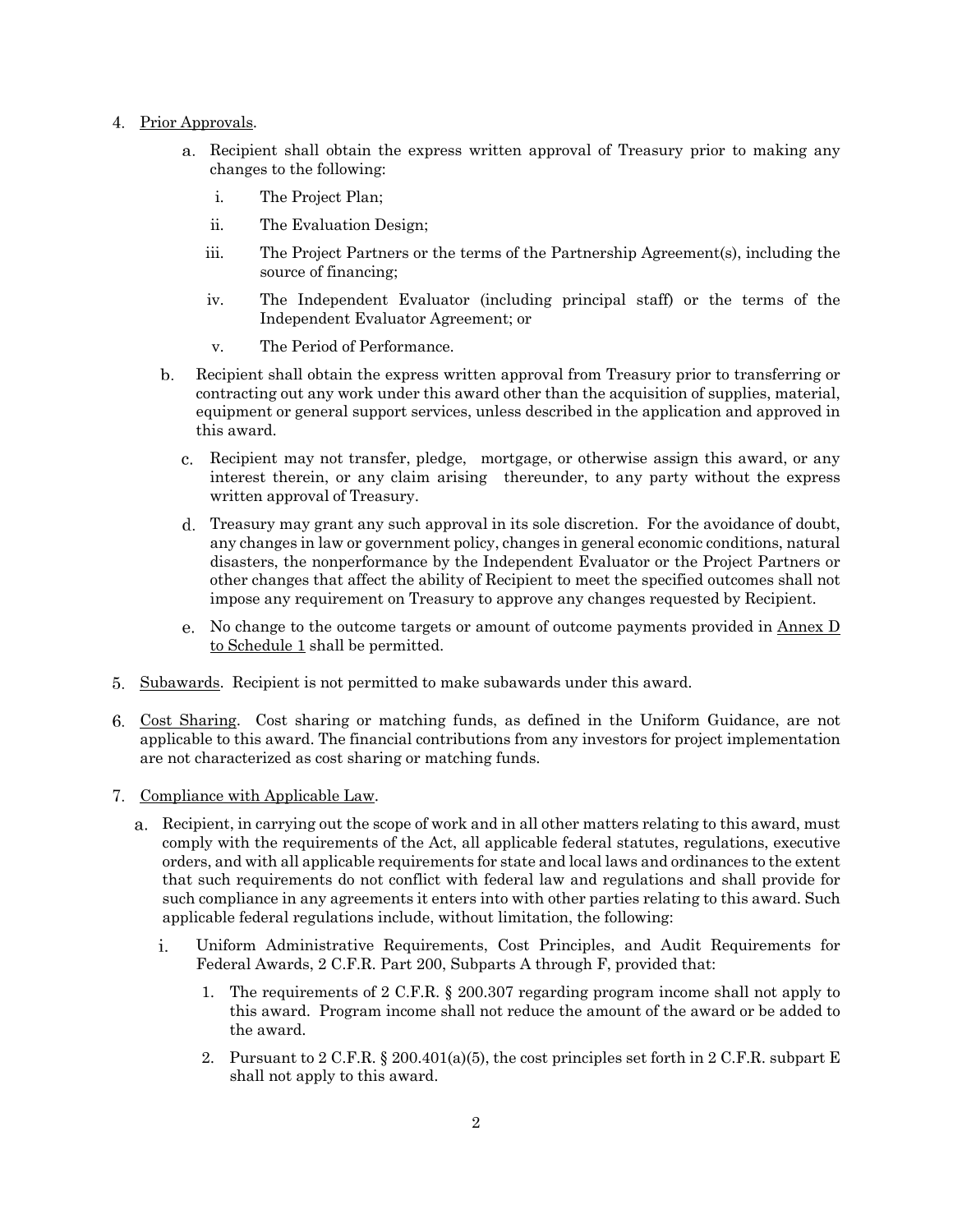- ii. OMB Guidelines to Agencies on Governmentwide Nonprocurement Debarment and Suspension (nonprocurement), 2 C.F.R. Part 180, and 31 C.F.R. Part 19.
- iii. Governmentwide Requirements for Drug-Free Workplace, 31 C.F.R. Part 20.
- iv. New Restrictions on Lobbying, 31 C.F.R. Part 21*.*
- v. Rules and Procedures for Efficient Federal-State Funds Transfers, 31 C.F.R. Part 205.
- vi. Controlling Paperwork Burdens on the Public, 5 C.F.R. Part 1320.
- vii. Reporting Subaward and Executive Compensation Information, 2 C.F.R. Part 170, pursuant to which the award term set forth in Appendix A of 2 C.F.R. Part 170 is hereby incorporated by reference.
- Statutes and regulations prohibiting discrimination applicable to this award include, without limitation, the following:
	- i. Title VI of the Civil Rights Act of 1964 (42 U.S.C. §§ 2000d et seq.), which prohibits discrimination on the grounds of race, color, or national origin under programs or activities receiving federal financial assistance;
	- ii. Title IX of the Education Amendments of 1972 (20 U.S.C. §§ 1681 et seq.), which prohibits discrimination on the basis of sex under federally assisted education programs or activities;
	- iii. Section 504 of the Rehabilitation Act of 1973, as amended (29 U.S.C.  $\S$  794), which prohibits discrimination on the basis of disability under any program or activity receiving federal financial assistance;
	- iv. The Age Discrimination Act of 1975, as amended (42 U.S.C. §§ 6101 et seq.), which prohibits discrimination on the basis of age in programs or activities receiving federal financial assistance;
	- v. Title II of the Americans with Disabilities Act of 1990, as amended (42 U.S.C. §§ 12101 et seq.), including the ADA Amendments Act of 2008 (Public Law 110-325, which prohibits discrimination on the basis of disability under programs, activities, and services provided or made available by state and local governments or instrumentalities or agencies thereto, as well as public or private entities that provide public transportation; and
	- vi. The Fair Housing Act, Title VIII of the Civil Rights Act of 1968 (42 U.S.C. §§ 3601 et seq.), which prohibits discrimination in housing on the basis of race, color, religion, national origin, sex, familial status, or disability.
- Recipient must take reasonable measures to safeguard protected personally identifiable  $c.$ information consistent with applicable federal, state, and local laws regarding privacy and obligations of confidentiality.
- Recipient must submit quarterly performance progress reports to Treasury that describe project activities during the reporting period to assist the Treasury in monitoring and tracking the performance of Recipient's award pursuant to  $2 \text{ C.F.R. } § 200.329(c)(1)$ .
- Financial Reports.
	- During the Period of Performance, Recipient must submit a "Federal Financial Report" (SF-425) found at<https://www.grants.gov/web/grants/forms/post-award-reportingforms.html> on an annual basis for the period ending December 31 per 2 C.F.R. § 200.328. The report is due no later than 30 days following the end of the reporting period. It is noted that a zero dollar report will be submitted until a payout is made.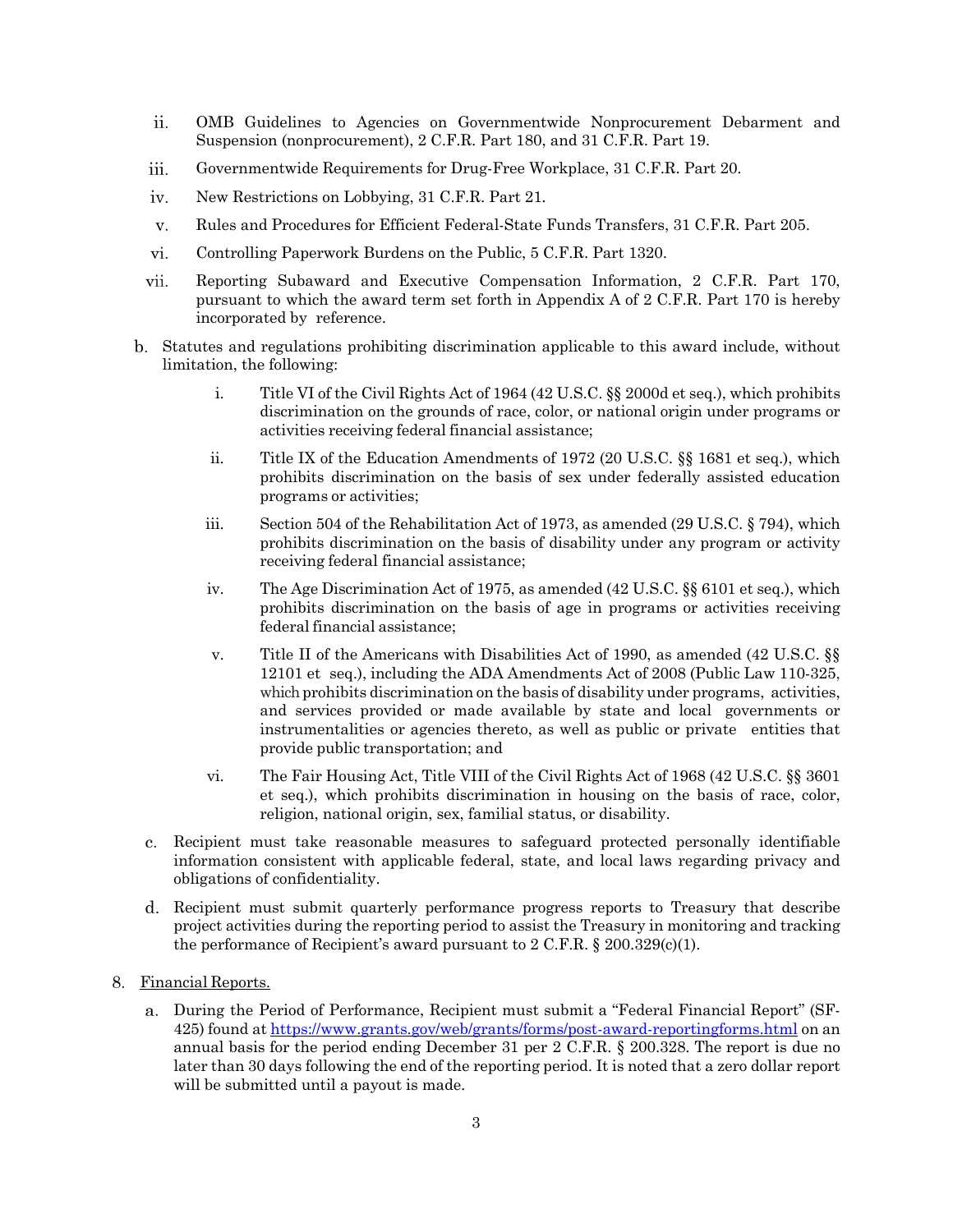- Recipient must submit all financial reports to Treasury, unless otherwise specified by Treasury in writing.
- Interim Reporting on Significant Developments per 2 C.F.R. § 200.329(e).
	- Events may occur between the scheduled performance reporting dates that have significant impact upon the activity, project, or program. In such cases, Recipient must inform Treasury as soon as the following types of conditions become known:
		- i. Problems, delays, or adverse conditions which will materially impair the ability to meet the objective of this award. This disclosure must include a statement of the action taken, or contemplated, and any assistance needed to resolve the situation.
		- ii. Favorable developments, which enable meeting time schedules and objectives sooner or at less cost than anticipated or producing more or different beneficial results than originally planned.
	- b. Recipient must:
		- $i$ . Promptly provide to Treasury and the Treasury Inspector General a copy of all state or local inspector general reports, audit reports other than those prepared under the Single Audit Act, and reports of any other oversight body, if such report pertains to the award.
		- ii. Immediately notify Treasury and the Treasury Inspector General of any indication of fraud, waste, abuse, or potentially criminal activity pertaining to grant funds.

# Audit and Records Retention Requirements.

- Recipient is responsible for complying with all applicable audit requirements of the Single Audit Act and 2 C.F.R. Part 200 Subpart F – Audit Requirements.
- b. The three-year period provided for in 2 C.F.R. § 200.334 regarding records retention shall begin on the date of the final report of the Independent Evaluator.
- For the purposes of 2 C.F.R. § 200.334, the term "records" shall include but not be limited to:
	- i. All supporting documentation for the performance outcomes; and
	- ii. Any reports, publications, and data sets from any research conducted under this award.
- Recipient is authorized to enter into contracts to complete the approved scope of work, Recipient must include in its legal agreement with the contractor a requirement that the contractor retain all records in compliance with 2 C.F.R. § 200.334.
- Contract Provision. All contracts made by Recipient under a federal award, as applicable, must contain the provisions required under 2 C.F.R. Part 200, Appendix II to Part 200—Contract Provisions for Non-Federal Entity Contracts Under Federal Awards. Specifically, Recipient must ensure that all contracts in excess of \$10,000 address termination for cause and for convenience, including the manner by which it will be effected and the basis for settlement.
- 12. Access to Records and Recipient's Sites.
	- Treasury, the Treasury Office of Inspector General, and the Government Accountability Office have the right of timely and unrestricted access to any documents, papers or other records, including electronic records, of Recipient that are pertinent to this award, in order to make audits, investigations, examinations, excerpts, transcripts, and copies of such documents. This right also includes timely and reasonable access to Recipient's personnel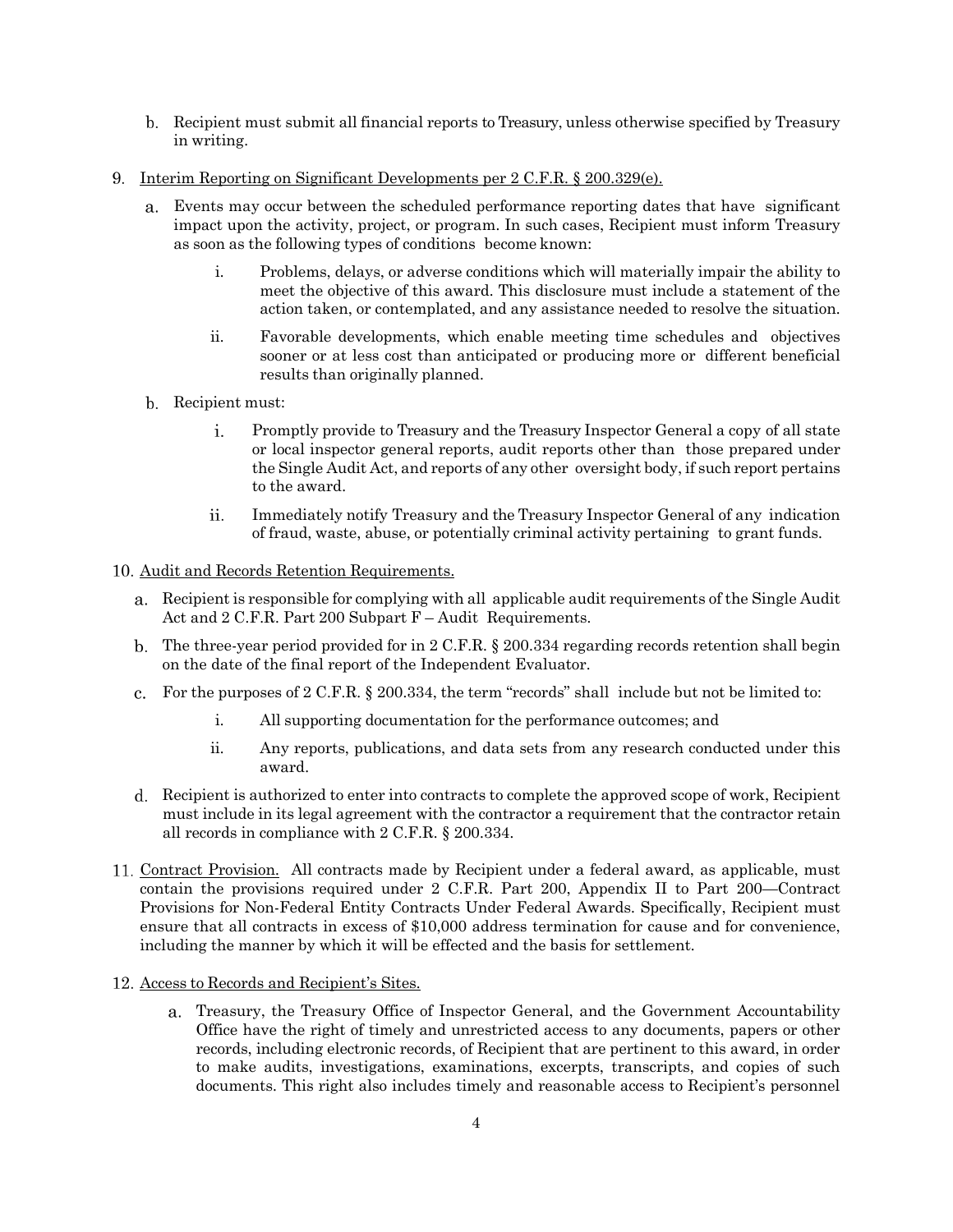for the purpose of interview and discussion related to such documents. This right of access shall continue as long as records are required to be retained.

- If Recipient is authorized to enter into contracts to complete the approved scope of work, Recipient must include in its contract a requirement that the contractor make available to Treasury, the Treasury Office of Inspector General, and the Government Accountability Office any documents, papers or other records, including electronic records, of the contractor that are pertinent to this award, in order to make audits, investigations, examinations, excerpts, transcripts, and copies of such documents. This right also includes timely and reasonable access to the contractor's personnel for the purpose of interview and discussion related to such documents. This right of access shall continue as long as records are required to be retained.
- Treasury, the Treasury Office of Inspector General, and the Government Accountability Office shall have the right during normal business hours to conduct announced and unannounced onsite and offsite physical visits of recipients and contractors corresponding to the duration of their records retention obligation for this award.

#### 13. Award Disbursement

- Recipient will submit an invoice requesting payment to Treasury via email at [SIPPRA@treasury.gov](mailto:SIPPRA@treasury.gov) or such other email address as Treasury may provide to Recipient from time to time. The invoice must be accompanied by documentation sufficient to demonstrate that all conditions set forth in section 3 (Outcome Payments) have been satisfied. Treasury will approve or decline the invoice request within three business days of receiving the invoice. If approved, Treasury will initiate an ACH payment to Recipient to the Recipient's bank account listed in SAM.gov.
- b. Requirements applicable to recipients that are States: Payment methods of state agencies or instrumentalities must be consistent with Treasury-State agreements under the Cash Management Improvement Act, 31 C.F.R. Part 205 "Rules and Procedures for Efficient Federal-State Funds Transfers," 2 C.F.R. § 200.305 and Treasury Financial Manual (TFM) 4A-2000 Overall Disbursing Rules for All Federal Agencies.

#### 14. Remedies for Noncompliance

- If Treasury determines that Recipient has failed to comply with SIPPRA, these General Award Terms and Conditions, or any Special Award Conditions, Treasury may take any of the actions provided for in 2 C.F.R. § 200.339.
- Treasury will notify Recipient in writing of Treasury's proposed determination that an instance of noncompliance has occurred, provide details regarding the instance of noncompliance, and indicate the remedy that Treasury proposes to pursue. Recipient will have 30 calendar days to respond and provide information and documentation contesting Treasury's proposed determination or suggesting an alternative remedy.
- Treasury will consider any and all information provided by Recipient and issue a final  $c.$ determination in writing, which will state Treasury's final findings regarding noncompliance and the remedy to be imposed.
- In extraordinary circumstances, Treasury may require that any of the remedies above take effect immediately upon notice in writing to Recipient. In such cases, Recipient may contest Treasury's determination or suggest an alternative remedy in writing to Treasury, and Treasury will issue a final determination.
- Instead of, or in addition to, the remedies listed above, Treasury may refer the noncompliance to the Treasury Office of Inspector General for investigation or audit.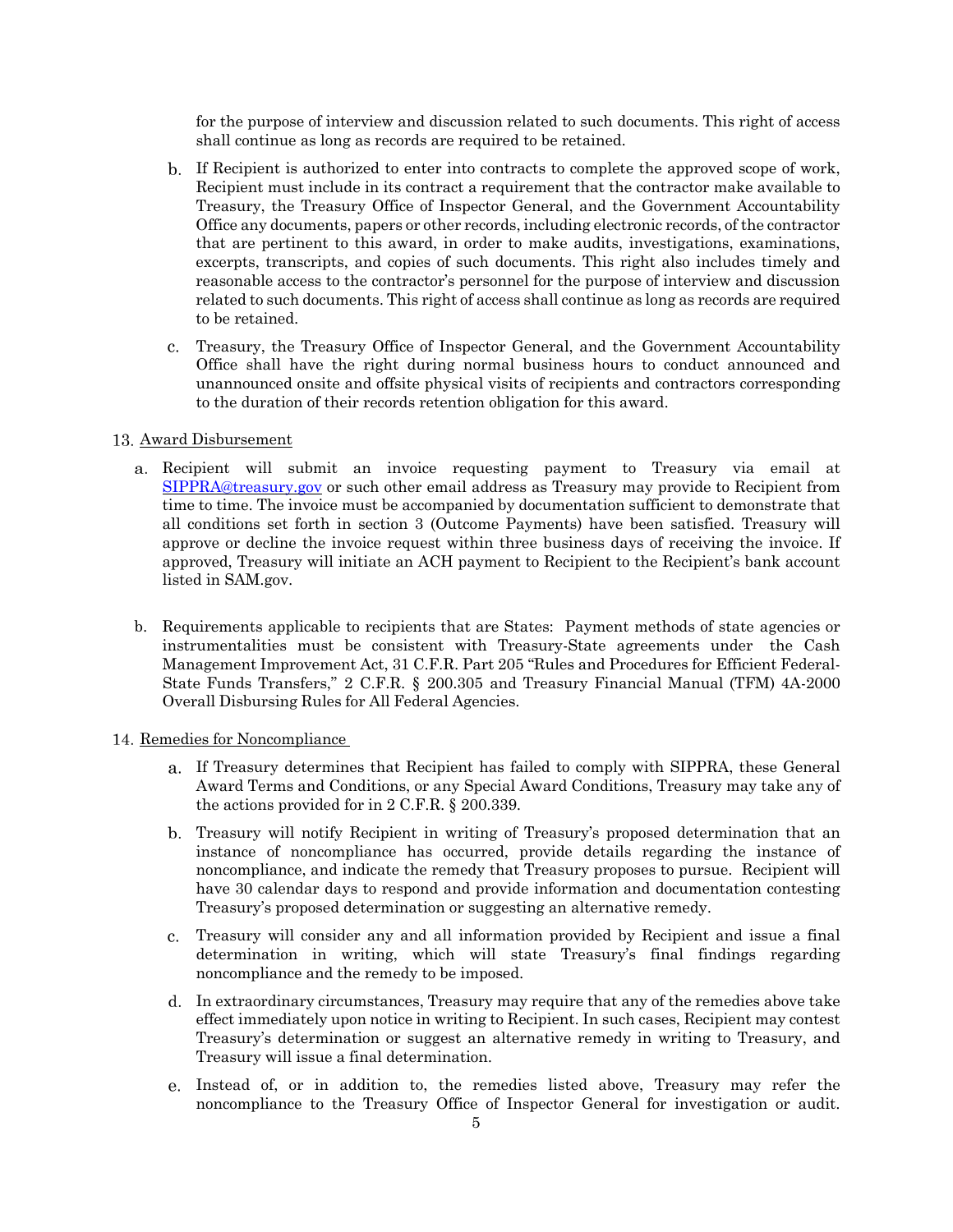Treasury will refer all allegations of fraud, waste, or abuse to the Treasury Inspector General.

## 15. Termination

- Treasury may terminate this award in accordance with 2 C.F.R. § 200.340.
- b. If Treasury terminates this award pursuant to  $2 \text{ C.F.R. }$   $\S 200.340(a)(1)$  or (2), Treasury shall not be required to make any further outcome payments under the award.
- Treasury's determination at any point during the Performance Period that none of the conditions to making outcome payments will be met shall constitute cause for termination of the award.
- Any requests for termination by Recipient must be made in accordance with 2 C.F.R. § 200.340. Such requests must be in writing and must include the reasons for such termination, the effective date, and in the case of partial termination, the portion to be terminated.

### 16. Amendments

- The terms of the award may be amended with the written approval of Recipient and Treasury.
- Treasury reserves the right to amend the terms of the award if required by federal law or regulation.
- Recipients must submit any requests for amendments in writing to Treasury and must include an explanation for the reason this award should be amended.

#### 17. Debts Owed the Federal Government

- Pursuant to 28 U.S.C. § 3201(e), unless waived in writing by Treasury, a debtor who has a judgment lien against the debtor's property for a debt to the United States shall not be eligible to receive any grant or loan that is made, insured, guaranteed, or financed directly or indirectly by the United States or to receive funds directly from the federal government in any program, except funds to which the debtor is entitled as beneficiary, until the judgment is paid in full or otherwise satisfied.
- Any funds paid to Recipient in excess of the amount to which Recipient is finally determined to be authorized to retain under the terms of this award constitute a debt to the federal government.
	- i. Any debts determined to be owed the federal government must be paid promptly by Recipient. A debt is delinquent if it has not been paid by the date specified in Treasury's initial written demand for payment, unless other satisfactory arrangements have been made. Interest, penalties, and administrative charges shall be charged on delinquent debts in accordance with 31 U.S.C. § 3717 and 31 C.F.R. § 901.9. Treasury will refer any delinquent debt to Treasury's Bureau of the Fiscal Service for debt collection services in accordance with applicable law.
	- ii. The minimum annual interest rate to be assessed on any debts is the Department of the Treasury's Current Value of Funds Rate (CVFR). The CVFR is available at [https://www.fiscal.treasury.gov/fsreports/rpt/cvfr/cvfr\\_home.htm.](https://www.fiscal.treasury.gov/fsreports/rpt/cvfr/cvfr_home.htm) The assessed rate shall remain fixed for the duration of the indebtedness, based on the beginning date in Treasury's written demand for payment. Penalties on any debts shall accrue at a rate of not more than 6 percent per year or such other higher rate as authorized by law. Administrative charges, that is, the costs of processing and handling a delinquent debt, shall be determined by Treasury.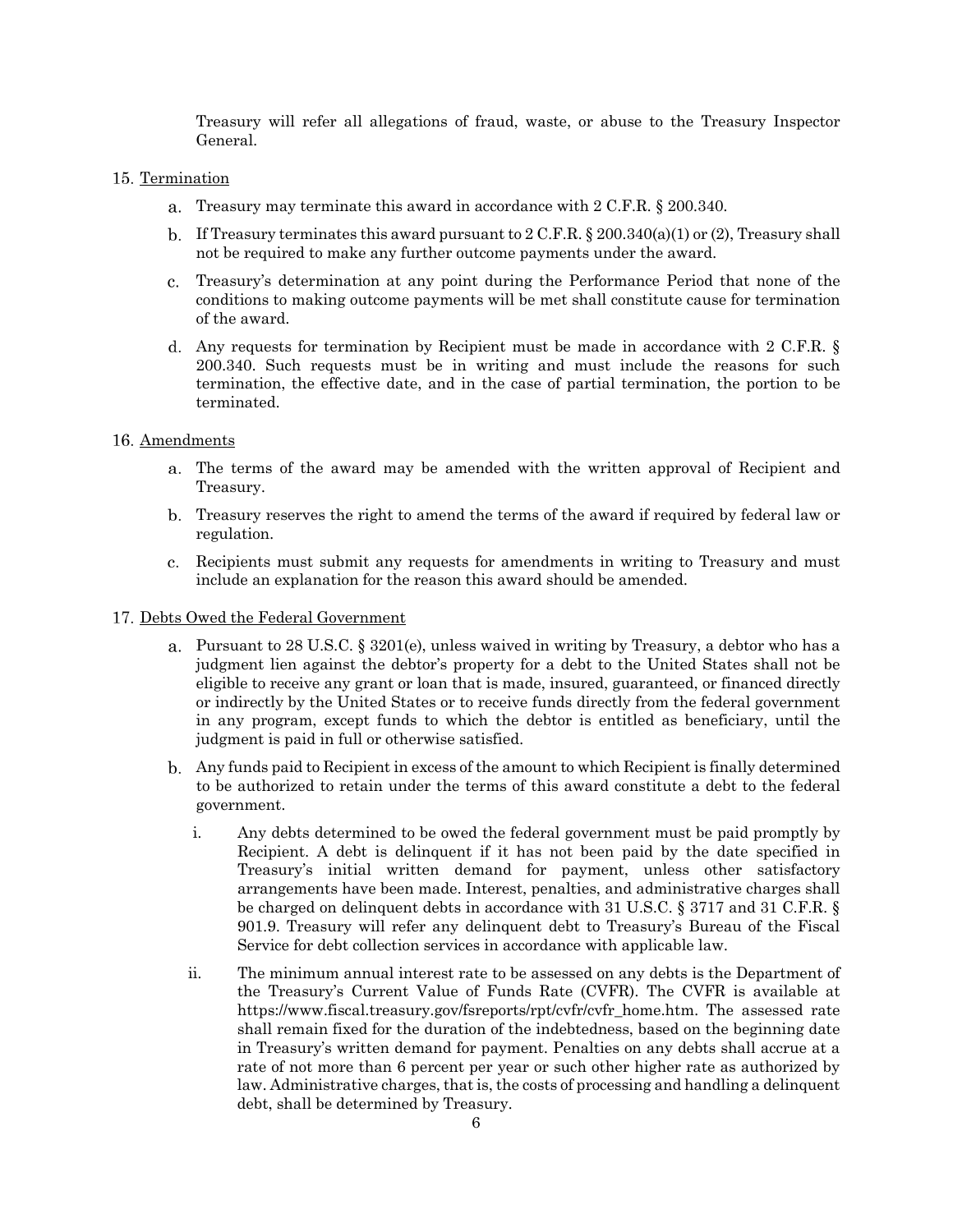- iii. Funds for payment of a debt must not come from other federally sponsored programs. Verification that other federal funds have not been used will be made, e.g., during onsite visits and audits.
- 18. Research Involving Human Subjects. Recipient shall notify Treasury prior to engaging in any research that involves human subjects and agrees to comply with the provisions of the U.S. Department of Health and Human Services' regulation regarding the protection of human subjects, 45 C.F.R. Part 46, in performing any such research.
- 19. Disclaimer Provisions
	- The United States expressly disclaims any and all responsibility or liability to Recipient or third persons for the actions of Recipient or third persons resulting in death, bodily injury, property damages, or any other losses resulting in any way from the performance of this award or any other losses resulting in any way from the performance of this award or any contract, or subcontract under this award.
	- The acceptance of this award by Recipient does not in any way constitute an agency relationship between the United States and Recipient.

## 20. Publications and Signage

Any publications (except scientific articles or papers appearing in scientific, technical, or professional journals) or signage informing the public about the project described in the Project Plan attached as Annex A to Schedule 1 must clearly display the following language:

"This project [is being] [was] supported, in whole or in part, by federal award number [XXXX-XXXX] awarded to [name of recipient] by the U.S. Department of the Treasury under the Social Impact Partnerships to Pay for Results Act Program."

Publications (except scientific articles or papers appearing in scientific, technical, or professional journals) produced with funds from this award must display the following additional language:

> "This project [is being] [was] supported, in whole or in part, by federal award number [XXXX-XXXXX] awarded to [name of recipient] by the U.S. Department of the Treasury under the Social Impact Partnerships to Pay for Results Act Program. The opinions, findings, conclusions, and recommendations contained herein are those of the author(s) or contributor(s) and do not necessarily represent the official position or policies of the U.S. Department of the Treasury. References to specific individuals, agencies, companies, products, or services should not be considered an endorsement by the author(s), contributor(s), the U.S. Department of the Treasury. Rather, the references are illustrations to supplement discussion of the issues."

#### 21. Protections for Whistleblowers

- In accordance with 41 U.S.C. § 4712, Recipient may not discharge, demote, or otherwise discriminate against an employee as a reprisal for disclosing information to any of the list of persons or entities provided below that the employee reasonably believes is evidence of gross mismanagement of a federal contract or grant, a gross waste of federal funds, an abuse of authority relating to a federal contract or grant, a substantial and specific danger to public health or safety, or a violation of law, rule, or regulation related to a federal contract (including the competition for or negotiation of a contract) or grant.
- The list of persons and entities referenced in the paragraph above includes the following:
	- i. A member of Congress or a representative of a committee of Congress;